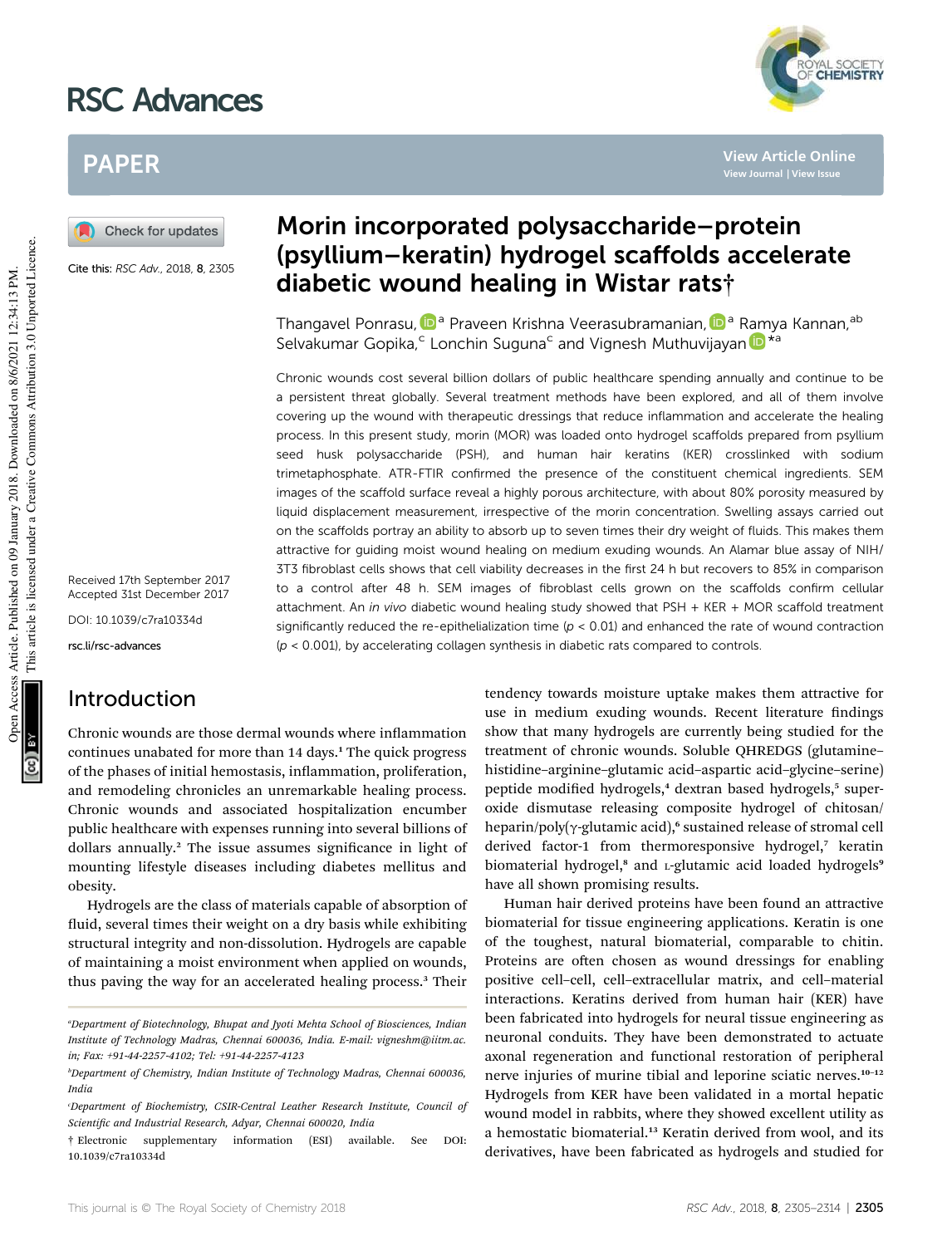application in controlled drug release. The study demonstrated the sustained release of drugs loaded *in vitro* over a period of 72 h.<sup>14</sup> A study of KER hydrogels has shown them to support broblast proliferation, in a performance comparable to that of collagen hydrogels. This hints at the suitability of KER hydrogels for soft tissue regeneration applications.<sup>15</sup>

Polysaccharides are often used in wound dressings for imparting bulk and mechanical strength. Common examples include chitosan,<sup>16</sup> cellulose,<sup>17</sup> starch,<sup>18</sup> glucomannan,<sup>19</sup> alginates,<sup>20</sup> and pullulan.<sup>21</sup> Psyllium seed husk (PSH) is a complex polysaccharide that is obtained from the herbaceous *Plantago ovate*. The seed husk yields hydrophilic mucilage that finds use as a food thickener, anti-diarrheal agent, and therapy for Crohn's disease and irritable bowel syndrome owing to remarkable gelling potential. The complex arabinoxylan in PSH comprises of highly branched and densely substituted  $\beta$ - $(1\rightarrow 4)$ linked xylopyranose (50–54%) backbones, attached with single arabinofuranose (17–20%) or xylopyranose, or short chains of these at positions 2 and 3. There also exist additional residues, such as rhamnose (3–5%), and galacturonic acid (5–8%) in these side chains.<sup>22</sup> PSH had been incorporated earlier in wound dressings and studied, in embodiments blended with alginate/silver,<sup>23</sup> and silk fibroin.<sup>24</sup> These wound dressings have been demonstrative of the biocompatible and beneficial nature of PSH as a biomaterial.

Morin (MOR), chemically 3,5,7,2',4'-pentahydroxyflavone, is a plant-derived flavonol notable for antioxidant activity against lipid peroxidation.25,26 Morin has also been found to protect rat hepatocytes against hyperglycemia-induced apoptosis, by decreasing reactive oxygen species levels and oxidative stress associated damage.<sup>27</sup> Morin is also a recognized antiinflammatory agent, acting by inhibiting cyclooxygenase and lipoxygenase isoforms instrumental in inflammatory processes.<sup>28</sup> Morin may also be capable of protective effects against cardiovascular diseases owing to curbing of oxidation of low-density lipoproteins by copper ions and macrophages *in vitro*, thereby preventing atherogenesis.<sup>28</sup> Morin has been reported to prevent the deleterious effects of hyperammonemia in rats.<sup>29</sup> Morin has also been found to restrict amyloid formation, and could potentially be suitable for treatment of type 2 diabetes and Alzheimer's disease.<sup>30</sup>

Psyllium, the base carbohydrate polymer, acts as the gelling agent that can absorb wound exudates. Keratin is a natural protein that can improve vascularization and collagen synthesis. Morin can protect the wound site through its antioxidant and antibacterial properties to avoid the contamination in chronic wounds. As these components provide important properties required for enhancing wound healing, we hypothesize that a scaffold prepared with PSH, KER, and MOR will provide a synergistic effect on enhancing diabetic wound healing. Therefore, the current work aims to evaluate the topical effects of morin on diabetic cutaneous wounds and healing. KER–PSH blend hydrogel scaffolds, loaded with morin (MOR) of varying concentrations have been fabricated by freeze-drying technique. The chemically crosslinked scaffolds have been explored in this study for their ability to heal diabetic wounds. Sodium trimetaphosphate, a food safe crosslinker that works by

forging phosphate linkages between intermolecular hydroxyl groups, was the chemical crosslinker used in this study.<sup>31</sup>

## Materials and methods

## Materials

Psyllium was purchased from the Sat-Isabgol Factory, India. NIH/3T3 fibroblast cells were procured from the National Centre for Cell Science, India. Morin and sodium trimetaphosphate (STMP) were purchased from Sigma-Aldrich. ATCC25922 (*Escherichia coli*) and ATCC25923 (*Staphylococcus aureus*) reference strains were employed for antibacterial assays. Male Wistar albino rats were purchased from King Institute of Preventive Medicine and Research, India.

### Human hair protein extraction

Human hair obtained from a local salon was cleaned, and processed for protein extraction by sodium sulfide reduction method.<sup>32</sup> Hair was delipidized with chloroform–methanol  $(2:1)$  mixture. 5 g of chopped hair, mixed with 100 ml of 125 mM sodium sulfide solution, was incubated for 4 h at 40  $^{\circ}$ C. The filtrate was dialyzed with distilled water over a period of 3-4 days. The dialyzed material was lyophilized to obtain the human hair proteins. The proteins were analyzed with an SDS-PAGE, the results of which showed abundant proteins corresponding to alpha-keratins visualized as two prominent bands in the range of 40–60 kDa, as described previously.<sup>32</sup> The matrix proteins of lower molecular weights (15–30 kDa) were not visualized. The human hair proteins, predominantly keratins, are henceforth referred as KER.

## Scaffold fabrication

Hydrogel scaffolds were formulated incorporating varying concentrations of morin. 400 mg each of KER and PSH, and varying weights of morin (0, 100, and 200 mg) were dissolved in 18 ml of distilled water. 1 ml each of 15% STMP and 30% NaOH were added to the admixture which was then poured into Teflon molds, kept at -20 °C for 12 h, and lyophilized (Christ Alpha 1-2 LD Freeze Dryer, UK). The freeze-dried product was washed thoroughly with distilled water to remove the NaOH, and subsequently re-lyophilized to obtain porous hydrogel scaffolds. The scaffolds obtained have been termed as PSH + KER, PSH +  $KER + 0.5\%$  MOR, and  $PSH + KER + 1\%$  MOR, based on the morin concentration of the preparatory solution.

### Physicochemical characterization

ATR-IR spectroscopy and scanning electron microscopy. The identity of various chemical entities in the scaffolds was confirmed by using ATR-FTIR (Bruker Alpha) over the 4000- $500 \text{ cm}^{-1}$  range. Surface topology and cross-sectional features of gold-sputtered scaffolds were observed using SEM (FEI Quanta 200).

Swelling. The capacity of the hydrogel scaffolds for fluid uptake was measured by immersion in phosphate buffered saline (PBS).<sup>33</sup> Scaffolds sections were weighed  $(W<sub>d</sub>)$  and placed in PBS (pH 7.4) at 37  $^{\circ}$ C. The degree of swelling was measured at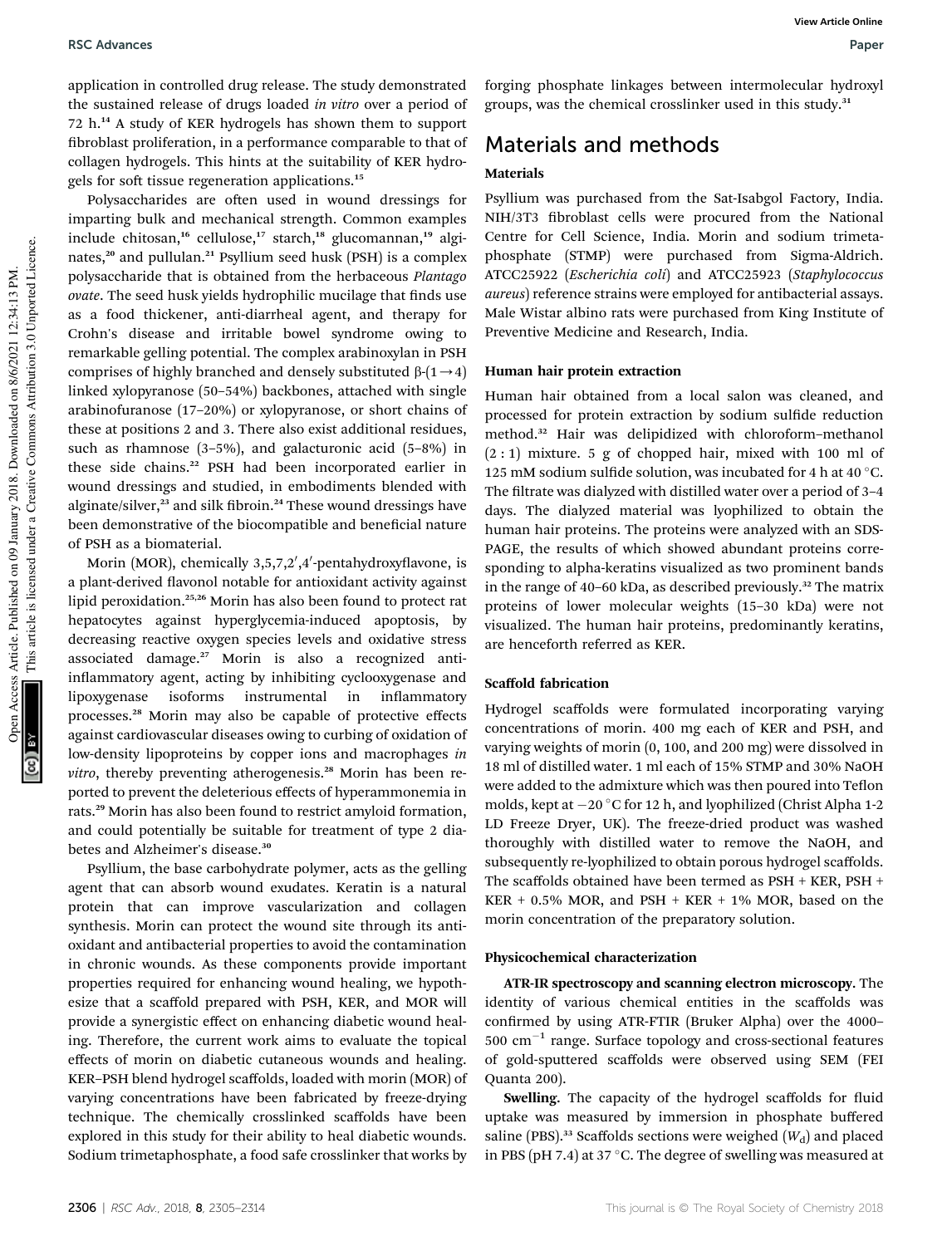different time points. The surface was wiped gently with blotting paper to eliminate surface-adsorbed fluid, and the scaffolds weighed again  $(W_w)$ . The degree of swelling defines the capacity for fluid uptake.

Degree of switching(
$$
\%
$$
) =  $\frac{(W_w - W_d)}{W_d} \times 100$ 

Porosity. The porosity of the scaffolds was measured using a simple liquid displacement technique, where scaffold sections of defined volume  $(V)$  were placed in ethanol for one hour in vacuum.<sup>34,35</sup> This allows for the saturation of pores. Porosity of the scaffold sections weighed before  $(W_i)$ , and after (*W*<sup>f</sup> ) immersion in alcohol is presented by the following formula,

$$
\text{Porosity}_{\mathcal{E}}(\%) = \frac{W_{\text{f}} - W_{\text{i}}}{\rho V} \times 100
$$

where  $\rho$  is the density of ethanol.

Antioxidant activity. Antioxidant capability of the hydrogel scaffolds was demonstrated using 2,2'-diphenyl-1picrylhydrazyl (DPPH) free radical scavenging assay under buffered condition.36,37 6 mm diameter discs of the scaffolds, each weighing about 2 mg, were placed in 1 ml of 175  $\mu$ M DPPH in methanol, buffered to pH 5.5. After 20 min of incubation in dark, the optical density of the solution was quantified at 517 nm (A<sub>Sample</sub>), keeping buffered DPPH solution as the control solution  $(A_{\text{DPPH}})$ . The ability of the scaffold to bleach the DPPH solution is interpreted as its potential to scavenge free radicals.

Antioxidant activity (%) = 
$$
\frac{(A_{\text{DPPH}} - A_{\text{Sample}})}{A_{\text{DPPH}}} \times 100
$$

Antibacterial activity. Antibacterial activity of the hydrogel scaffolds was assessed by incubating the bacterial culture in presence of the scaffolds, followed by colony count.<sup>34</sup> In brief, *E. coli* and *S. aureus* bacteria were incubated in sterile lysogeny broth until the reach of log phase. The scaffolds were cut into rectangular sections weighing 50 mg and added to 10 ml of the culture. Post incubation for 3 h at 37  $\mathrm{^{\circ}C},$  the culture was serially diluted and plated on Luria agar. Viable colonies formed after 24 h were counted to provide the colony forming units (CFU  $ml^{-1}$ ).

Cell culture studies. NIH/3T3 murine fibroblast cells were used for *in vitro* biological evaluation studies. Cells were cultured in DMEM with 10% FBS and 1% penicillin–streptomycin, incubated in a humidified, 5% CO<sub>2</sub> atmosphere at 37  $^{\circ}$ C. Subconfluent cells (about 80% confluency) were harvested post trypsin treatment, enumerated, and employed for the subsequent assays of cell viability and attachment.

Cell viability. Cell viability was quantified using Alamar blue assay.<sup>38</sup> Briefly, scaffolds discs of 15 mm diameter were UV sterilized overnight, placed in 24-well plates, and immersed in DMEM with 10% FBS-containing medium for 24 h. The medium was then removed, and the scaffolds were washed with PBS. Cells were seeded at a density of  $10^4$  cells per well and provided with fresh medium before incubation for 24 and 48 h.

Subsequently, 10 µl of Alamar blue stock solution  $(5 \text{ mg ml}^{-1})$ was added per 500 µl of media to each well and incubated at 37 °C, 5%  $CO_2$  for 4 h. 100 µl of the solution was transferred from each well to a fresh 96-well plate. The optical density was read using a microplate reader at wavelengths of 570 nm and 595 nm. Controls with just media and dye were also incubated for the same period, and measured. Cell viability was estimated based on the degree of reduction in Alamar blue.

Cell attachment. SEM imaging was performed on fibroblast cells incubated in the presence of scaffolds to visualize the attachment and proliferation of cells on them. Fibroblast cells were maintained for 48 h in the presence of scaffolds, in the manner described above for cell viability assay. Briefly, the NIH 3T3 cells were seeded on the porous scaffolds and cultured for 48 h in a 24-well plate at a concentration of  $1 \times 10^4$  cells per well. After 48 h of incubation, the scaffolds were rinsed with PBS solution and fixed with 2.5% glutaraldehyde for 1 h. Then, the samples were thoroughly washed with PBS and sequentially dehydrated in a graded-ethanol series (50%, 70%, 95% and 100%) and lyophilized. The cell attachment in scaffolds was examined using scanning electron microscopy (SEM) and images have been taken.<sup>39</sup>

#### In vivo studies

Animal grouping and maintenance. Healthy male Wistar albino rats with body mass greater than 200 g were selected for demonstration of diabetic wound healing *in vivo*. The animals were lodged in wire topped cages with sterile rice hull bedding. Rats were allowed access to clean feed and water *ad libitum* and placed under controlled 12/12 light cycle at 24-26 °C. Formal approval from the Institutional Animal Ethics Committee (IAEC) was secured (IAEC-01/2016(b)/02.12.2016), and the experiments carried out as per the guidelines laid down by the Committee for the Purpose of Control And Supervision of Experiments on Animals (CPCSEA), Ministry of Environment, Government of India. Rats were segregated into four groups, each comprising of five animals:

Group I – control animals, dressed with non-medicated cotton gauze; group II – rats dressed with PSH + KER scaffolds; group III – rats dressed with PSH + KER + 0.50% MOR scaffolds; group IV – rats dressed with PSH + KER + 1% MOR scaffolds.

Diabetic excision wound model. Diabetes was induced in rats by administration of streptozotocin, a drug that causes the destruction of pancreatic  $\beta$ -cells.<sup>40</sup> In fasting rats, intraperitoneal administration of nicotinamide (110 mg kg $^{-1}$  body weight) was followed by a single intraperitoneal shot of streptozotocin  $(50 \text{ mg kg}^{-1}$  body weight) in cold 0.1 M citrate buffer (pH 4.5), after a 15-minute interval. The tail vein blood glucose levels were monitored periodically using a digital glucometer to ascertain sustained hyperglycemia. Wound creation was carried out 2 weeks after diabetes induction. Rats were anesthetized by a single intraperitoneal injection of sodium thiopentane (50 mg  $\text{kg}^{-1}$  body weight). A 2 cm  $\times$  2 cm full thickness open excision wound was made on the back of the rat as reported in our earlier experiments.<sup>41</sup> The control rats were treated with a normal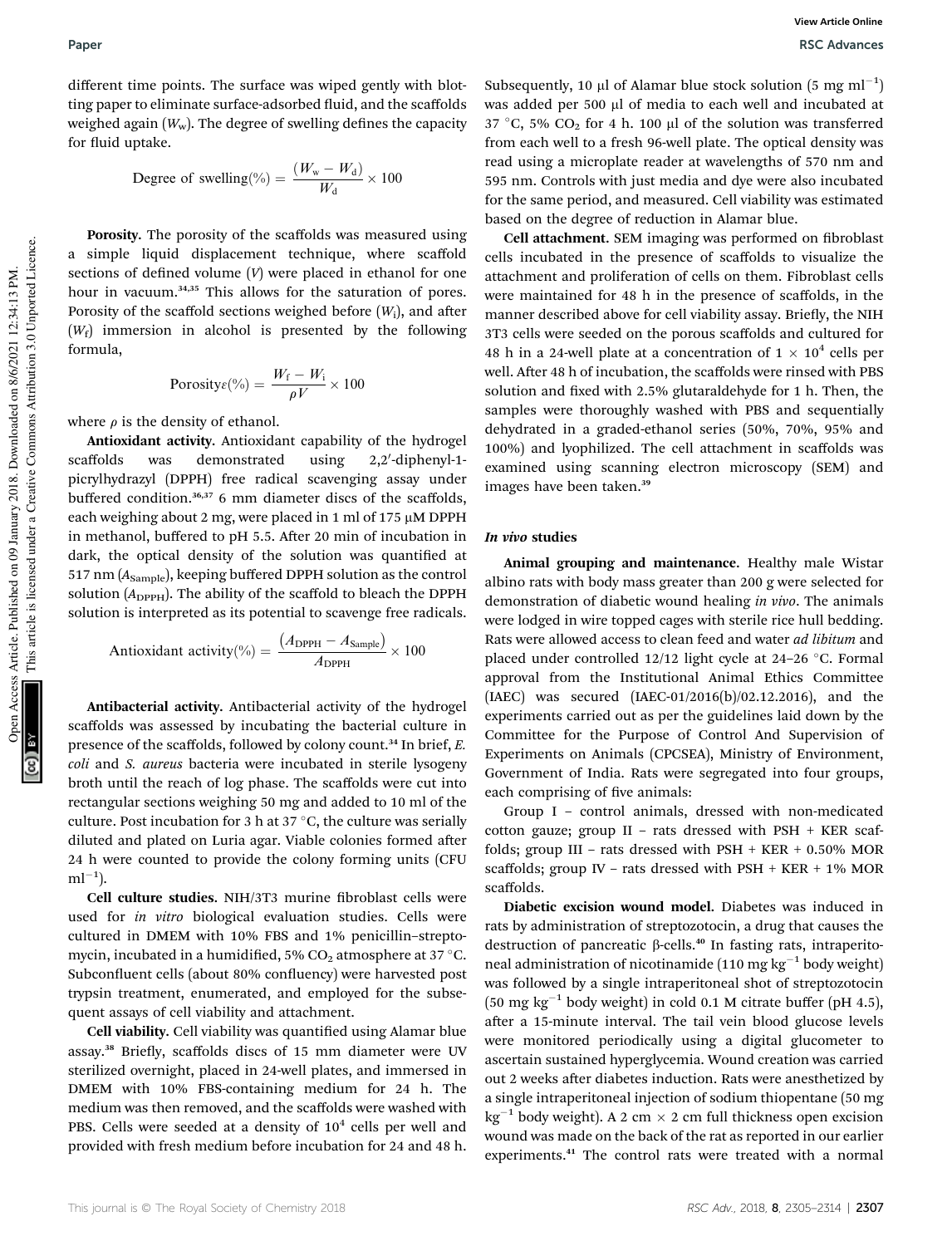gauze dressing and the other groups of rats treated with PSH + KER, PSH + KER + 0.50% MOR, and PSH + KER + 1% MOR scaffold dressings. These dressings were replaced every four days until the wounds healed completely. Wound dressings were removed for taking the digital images of the healed wounds. Granulation tissues were collected on days 4, 8 and 12 for further studies. The rate of wound contraction was traced and photographed at regular intervals till completion. Granulation tissues formed on days 4, 8 were removed and used for the collagen estimation. Animals were euthanized by  $CO<sub>2</sub>$ asphyxiation on the conclusion of experimentation. The period of epithelialization is defined as the time period for complete closure of the wounds to occur. The reduction in wound size was determined by planimetrically and is represented as the decrease in wound area compared to the initial wound area.

Wound contraction $\binom{0}{0}$ 

$$
= \frac{\text{wound area on day 0 - wound area on n}^{\text{th}} \text{day}}{\text{wound area on day 0}} \times 100
$$

where, *n* is 4, 8, 12, 16, and 20 days.

Collagen estimation. An estimation of collagen content in the granulation tissue collected was carried out based on the hydroxyproline index, using a previously described method by Woessner.<sup>42</sup> Tissue samples were defatted in a 2 : 1 (v/v) chloroform : methanol mixture, and then frozen in acetone. Samples were then weighted, and hydrolyzed in 6 N HCl for 18 h at 110 °C. They were evaporated to dryness and diluted using double distilled water. Hydroxyproline content was measured spectrophotometrically at 557 nm. Collagen content is estimated indirectly as below.

Collagen = hydroxyproline  $\times$  7.46

Histopathology. Granulation tissue samples collected from the animals were fixed in 10% formalin–saline solution, dehydrated with a graded ethanol series, cleared in xylene and embedded in paraffin wax. Samples were sectioned to a thickness of 5 µm and stained with hematoxylin & eosin (H&E) and Masson's trichrome dyes. The stained sections were studied under a light microscope for the observation of histopathological indicators.

Statistical analysis. Data obtained from all experiments were analyzed using one-way ANOVA with multiple comparisons using Tukey's test in GraphPad Prism (GraphPad software, CA). All experiments were performed in triplicates. Graphical data is represented as mean  $\pm$  standard deviation. Significance of data is represented as  $*(p < 0.05), ** (p < 0.01),$  and  $*** (p < 0.001).$ 

## Results and discussion

#### Physiochemical characterizations

Visually, the scaffolds incorporated with morin had a yellow appearance (Fig. 1a). Also notable was the increase in the intensity of the color, with an increase of morin concentration. The IR spectra of the scaffolds gave insight on the chemical groups present in the scaffolds, and confirm the presence of the constituting molecules (Fig. 1b). A broad absorption band



Fig. 1 (a) Appearance of the fabricated scaffolds; (b) ATR-FTIR spectra of the materials and fabricated scaffolds.

visible at around 3282  $\text{cm}^{-1}$  can be assigned to O–H stretching vibration of hydrogen-bonded hydroxyl groups in PSH. Peaks at around 2920  $\mathrm{cm}^{-1}$ , 1640  $\mathrm{cm}^{-1}$ , and 1040  $\mathrm{cm}^{-1}$  may be assigned to stretching vibrations of C–H, C=O (of galacturonic acid residues), and C-O-C linkages respectively in PSH.<sup>43</sup> Characteristic backbone bending of PSH observed at 895  $\text{cm}^{-1}$ , and  $611$   $cm^{-1}.43$  Human hair keratin produced N-H, and O-H stretching vibrations near 3282 cm<sup>-1</sup>.<sup>32</sup> C-H stretching vibration of keratin was noticed around 2920  $cm^{-1}$ . Bands characteristic in proteins, the amide A  $(3283-3259 \text{ cm}^{-1})$ , amide I  $(1644-1640 \text{ cm}^{-1})$ , amide II  $(1527-1519 \text{ cm}^{-1})$ , and amide III (around 1247  $cm^{-1}$ ) were all identifiable.<sup>32</sup> MOR characteristic peaks at 2920 cm<sup>-1</sup> (C-H stretching), 1640 cm<sup>-1</sup> (ketone C=O stretching), 1527-1519  $cm^{-1}$  (stretching C=C vibrations of aromatic ring), and 1040-1035  $\text{cm}^{-1}$  (C-O-C stretching) were all visualized.44,45 Phosphate bridges formed by crosslinking of polymer by STMP is responsible for the characteristic peaks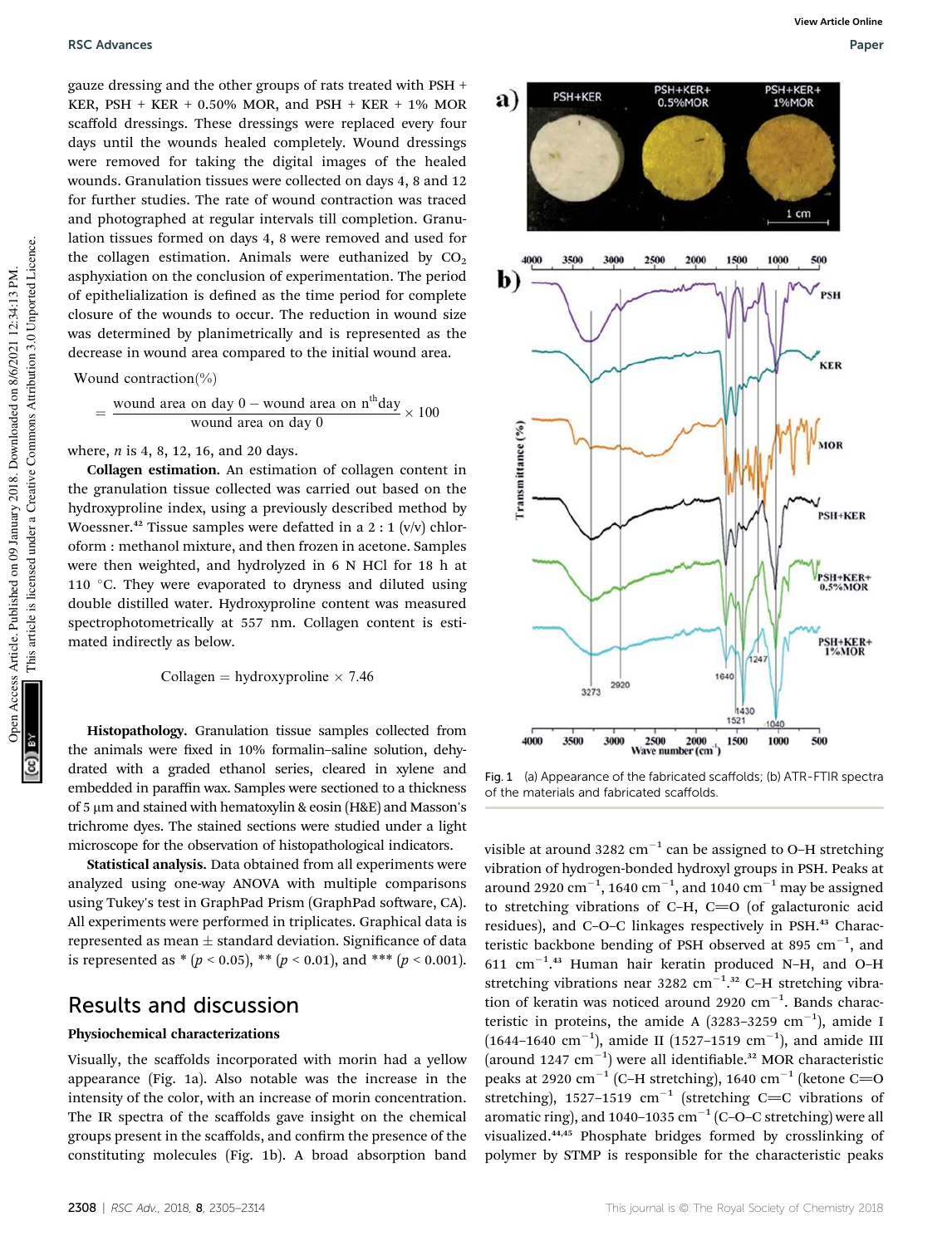caused by stretching vibrations of  $P=O$ , and P–O at 1150–  $1100 \text{ cm}^{-1}.43$ 

IR spectra of the scaffolds confirm the incorporation of the constituents. The presence of characteristic peaks of  $P=O$  and P-O stretching at 1150-1100  $\text{cm}^{-1}$  is indicative of phosphate bridges formed by the crosslinking agent STMP. There was no appreciable shifting of bands observed in the IR spectra. SEM images of the MOR scaffolds are indicative of its microporous architecture. The porous nature of scaffolds plays an important role in allowing attachment of cells and subsequent proliferation. Porosity measurements corroborate the observations of SEM analysis.

SEM analysis of the MOR scaffolds shows a highly porous architecture, with a multitude of surface features, and a spongy cross-section that hints at interconnected internal pore networks (Fig. 2). The microporous nature of the scaffolds can elicit the attachment of broblast cells, and facilitate its proliferation. Swelling of the scaffolds was assessed by PBS absorption.

We observed that the morin release occurred within the first few hours and it follows a burst pattern (Fig. S2†). *In vitro* biodegradation studies showed that PSH + KER, PSH + KER + 0.5% MOR and PSH + KER + 1% MOR scaffolds were quite stable for 60 days (Fig. S3†). The scaffolds showed minimal degradation during the *in vivo* studies also.

Swelling increased up to 60 min in all the scaffolds. MOR incorporation caused a reduction in PBS uptake. PSH + KER + 0.5% MOR and PSH + KER + 1% MOR scaffolds exhibited 1100%, and 1400% swelling, respectively. The control scaffold, PSH + KER, displayed a slightly higher swelling of 1500% (Fig. 3a). Swelling capabilities of the scaffolds, as measured by

a PBS absorption assay, is indicative of significant fluid uptake capabilities. These scaffolds may be suited for medium exuding wounds, with the capability to absorb discharges, and thereby prevent bacterial infections. These scaffolds can also facilitate moist wound healing, and thus accelerate the healing process. However, it was observed that the incorporation of morin reduces the swelling capabilities of the scaffolds. The porosity of the scaffolds measured by ethanol displacement was between 76–82% in all scaffolds (Fig. 3b).

#### Antioxidant assay

DPPH free radical scavenging abilities of the MOR scaffolds were so high that all scaffolds that had MOR showed significantly higher antioxidant activity compared to the control PSH + KER scaffold. The near-absolute disappearance of the free radical was observed in the case of both the scaffolds with MOR (Fig. 3c). The experiment was reattempted with solutions of increased DPPH concentration, but the assay was limited by the tendency of DPPH to get auto-bleached at higher concentrations. The near-absolute bleaching of DPPH, effected by PSH + KER + 0.5% MOR and PSH + KER + 1% MOR is indicative of the strong antioxidant capabilities of the scaffolds. Antioxidant properties of the wound dressing material complement the healing capabilities by eliminating inflammatory stress imparted by the presence of free radicals. An early exit from inflammation is essential to the successful and timely healing of any chronic wound.

Antibacterial activity of the MOR scaffolds was assessed against both Gram-positive and Gram-negative bacterial representatives

#### Antibacterial assay



Fig. 2 SEM images displaying the surface morphology and microporous nature of (a) PSH + KER, (b) PSH + KER + 0.5% MOR, and (c) PSH + KER + 1% MOR scaffolds; SEM images showing the cross-sectional appearance of (d) PSH + KER, (e) PSH + KER + 0.5% MOR, and (f) PSH + KER + 1% MOR scaffolds.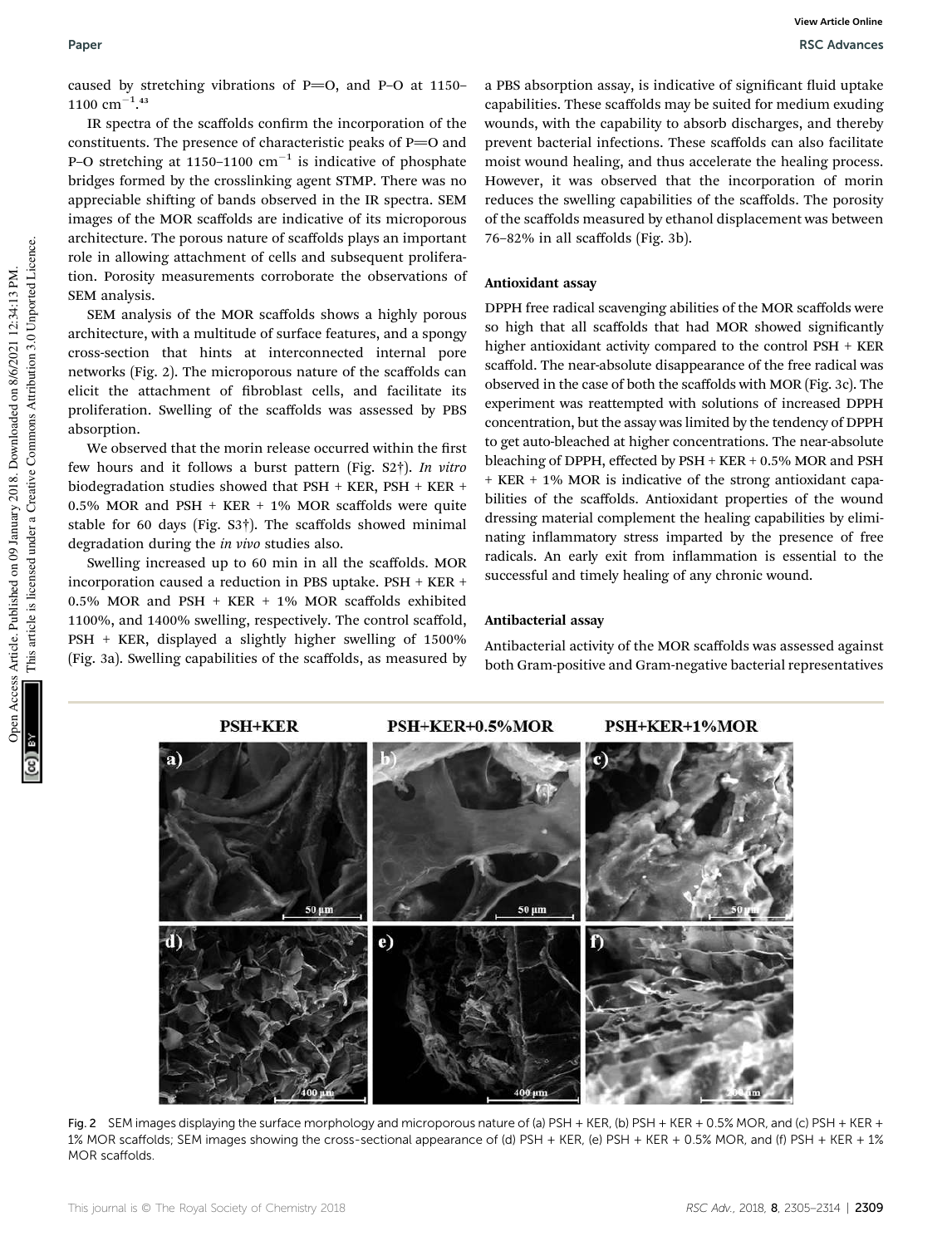

Fig. 3 (a) Swelling, (b) porosity, (c) DPPH free radical scavenging assay. Values are stated as mean  $\pm$  SD ( $n = 3$ ) and the level of significance is denoted as \*\*\*p < 0.001 respectively, compared to the control.

**BSB** PSH+KER

國

**EED** PSH+KER+0.5%MOR

PSH+KER+1%MOR

– *S. aureus* and *E. coli*, respectively. There is a signicant bacteriostatic effect of the scaffold on *S. aureus* (Fig. 4a), and to a lesser extent on *E. coli*. However, the effect on *E. coli* is likely caused by the PSH + KER in the scaffolds rather than because of the MOR incorporated (Fig. 4b). Antibacterial assays on the MOR scaffolds show that they possess bacteriostatic capabilities. *S. aureus* growth appears to be retarded by the presence of MOR in the scaffolds. However, retardation of *E. coli* growth appears to be a consequence of the PSH + KER in the scaffold, rather than the MOR incorporated. Bacteriostatic properties of wound dressings can help in resisting possible infections at the site of the wound.

### Cell studies

Cell viability was studied by measuring the reduction of resazurin by viable cells. In the first 24 h, there was a decreasing trend of the viability of the cells with increasing MOR concentration. The PSH + KER scaffold showed 80% cell viability in comparison to culture plate control. The PSH  $+$  KER  $+$  0.5% MOR and PSH + KER + 1% MOR scaffolds displayed 65% and 57% viability, respectively. At 48 h, the cell viability increases to more than 82% in all the scaffolds, denoting a recovery of the cells. This could be explained by an acclimatization of the cells



Fig. 4 (a) Antibacterial activity of the fabricated scaffolds against S. aureus, (b) antibacterial activity of the fabricated scaffolds against E. coli. Values are stated as mean  $\pm$  SD ( $n = 3$ ) and the level of significance is denoted as  $*p < 0.01$  and  $**p < 0.001$  respectively, compared to the control.

to the presence of the scaffolds and the burst release of MOR in the initial hours (Fig. 5a). SEM images of cells attached to the scaffolds were obtained to illustrate fibroblasts thriving on the scaffold surfaces by end of 48 h. The images show multiple broblast clusters with ECM constituents (Fig. 5b). Cell viability measured by the reduction of Alamar blue is indicative of an initial period of acclimatization of the fibroblast cells to the presence of MOR in the scaffolds. There is a signicant drop in viability in the first 24 h of growth, which recovers by the end of 48 h. This indicates the recovery of cell growth, after a period of acclimatization to the initial burst of release of MOR from the scaffolds. SEM images of fibroblast attachment to the scaffolds confirm the inclination of the fibroblasts to attach on the scaffold surfaces.

#### In vivo experiments

Wound contraction and period of epithelialization. Diabetic wounds pose a series of challenges in wound healing treatment. The underlying mechanism for impaired wounds in diabetes mellitus is still unclear. Clinically, an ideal wound dressing material is required with appropriate antioxidant, antimicrobial and anti-inflammatory properties to treat the diabetic wounds effectively. In order to achieve an ideal wound dressing material, morin was incorporated in a polysaccharide (psyllium husk) and protein (keratin) based scaffold. We have used streptozotocin induced diabetic rats for the wound healing experiment.

Wound healing is a complex biological process which occurs to restore the structural integrity of the damaged tissue.<sup>46</sup> Inflammatory phase is characterized by the infiltration of polymorphonuclear neutrophils, macrophages, and lymphocytes at the wound site.<sup>47</sup> In the present study, we employed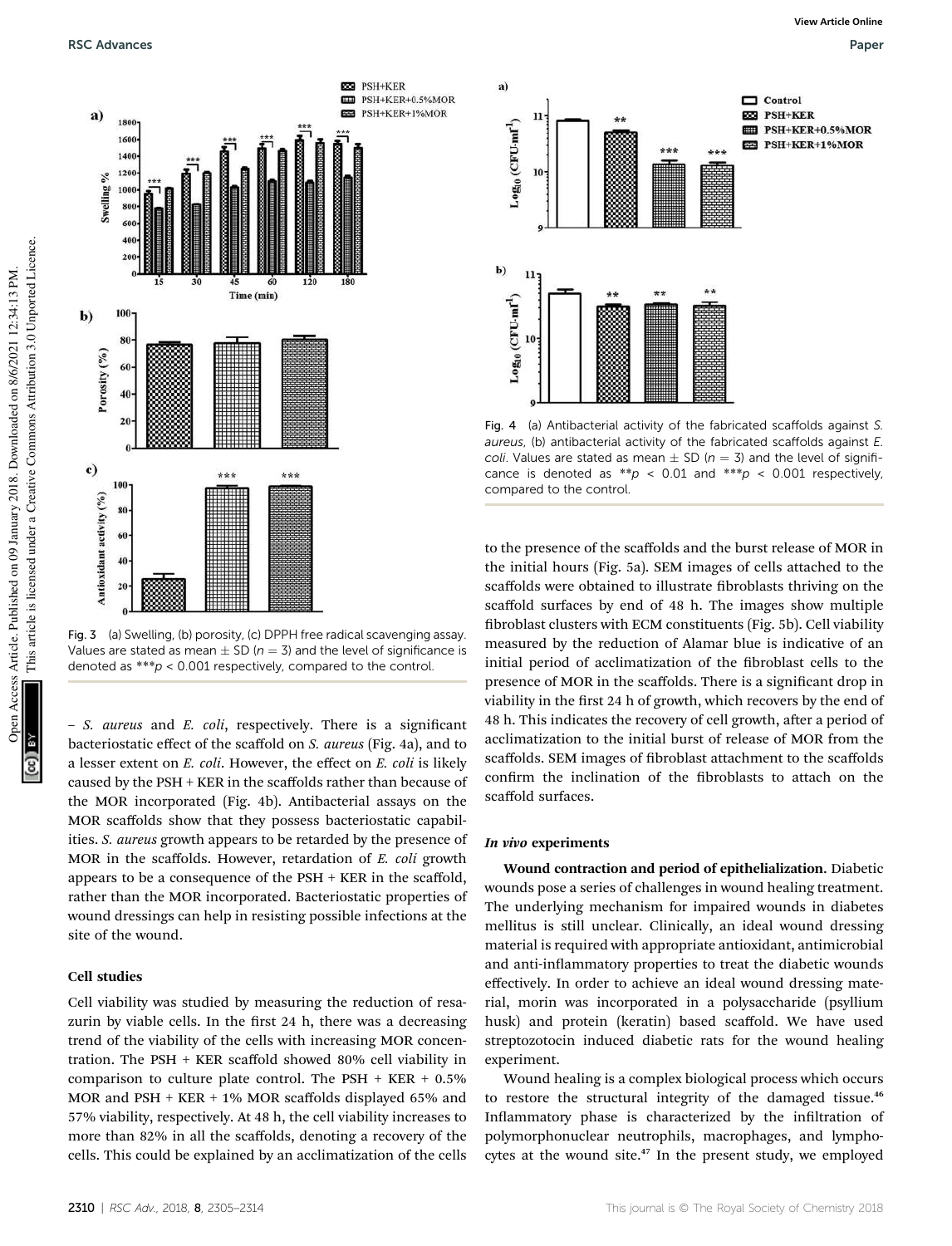

Fig. 5 (a) Cell viability using Alamar blue assay, values are stated as mean  $\pm$  SD (n = 3) and the level of significance is denoted as \*p < 0.05 and \*\*p < 0.01 respectively, compared to the control. (b) SEM images of cell attachment on the PSH + KER, PSH + KER + 0.5% MOR, and PSH + KER + 1% MOR scaffolds.

morin as an anti-inflammatory agent to reduce the inflammation and subsequently improve the wound healing in diabetic rats.

The rate of wound healing was regularly observed in the experimental rats from day 0 to complete healing to authenticate the wound healing property of untreated (control), PSH + KER, and PSH + KER + MOR scaffolds treated wounds. Wound size reduction was traced, captured on every 4-day interval and percentage wound contraction was calculated planimetrically (Fig. 6a and b). Diabetic control wound (group I) showed around 3% of wound contraction on day 4, 4% on day 8, 11% on day 12, 39% on day 16 and 64% on day 20. PSH + KER scaffold treated (group II) diabetic rats showed slightly increased wound contraction rate on days 4 (6%), 8 (10%), 12 (29%), 16 (44%) and 20 (76%) compared to control wounds. PSH + KER + 0.5% MOR scaffold treated diabetic rats exhibited a significantly higher rate of wound contraction compared to control and PSH + KER scaffold treated groups.  $PSH + KER + 0.5\%$  MOR scaffold treatment (group III) showed 7% on day 4, 13% on day 8, 63% on day 12, 88% on day 16 and 95% on day 20. However, PSH + KER + 1% MOR treated wounds (group IV) showed faster wound contraction around 95% on day 16. PSH + KER + 1% MOR scaffold treated wounds showed 9% on day 4, 19% on day 8, 65% on day 12 and 95% on day 16. Hence, PSH + KER + 1% MOR scaffold dressing could be beneficial to treat the diabetic wounds. As the equilibrium between the collagen synthesis and degradation is maintained, we expect that faster contraction rate will not cause excessive scar formation.

Period of epithelialization was monitored and showed in Fig. 6c. Diabetic control wound showed around 26 days and PSH + KER scaffold dressing exhibited 23 days (*p* < 0.05) for complete wound closure. However, PSH + KER + 0.5% MOR, PSH + KER + 1% MOR scaffolds treatment displayed 20 and 18 days respectively  $(p < 0.001)$  for complete healing. Results revealed that morin incorporation significantly decreased the epithelialization time and accelerated the rate of wound contraction in diabetic rats. Epithelialization is an essential event required to reconstruct injured epithelial surface.<sup>48</sup> Keratinocyte is a major cell type involved in the re-epithelialization process for the complete wound closure.<sup>48</sup> Results of the present study reveal that the wound re-epithelialization was significantly faster in morin incorporated scaffolds treatment.

Collagen content. Wound granulation tissues collected from wound surface on days 4 and 8 were used to estimate hydroxyproline content. Hydroxyproline was used as a marker to quantify the amount of collagen present in granulation tissues (Fig. 6d). PSH + KER and PSH + KER + MOR scaffolds treated wound granulation tissues showed a high amount of collagen on days 4 and 8. Compared to control, the collagen content on PSH + KER scaffold treated wound tissues was significantly higher on day 4 (45% increase). However, on day 8, there was only a small increase in the collagen concentrations in the PSH + KER scaffold treated wounds, compared to control. In the case of PSH + KER + 0.5% MOR and PSH + KER + 1% MOR scaffold treatments, the collagen contents were much higher on both day 4 (increases of 48% and 67%, respectively) and day 8 (increases of 44% and 66%, respectively). Collagen is a major structural protein, its synthesis and deposition determine the rate of wound healing during wound repair and regeneration process.<sup>49</sup> Collagen synthesis was significantly higher in morin loaded scaffolds (PSH + KER + MOR) treatment compared to PSH + KER scaffolds treated wounds and control wounds. Accelerated synthesis, deposition of collagen restores the structural and functional integrity of the injured tissue. Increased collagen deposition was observed in the PSH + KER + MOR scaffolds treatment.

Histopathology. Histopathology analyses helped us to understand the cellular activities during wound healing in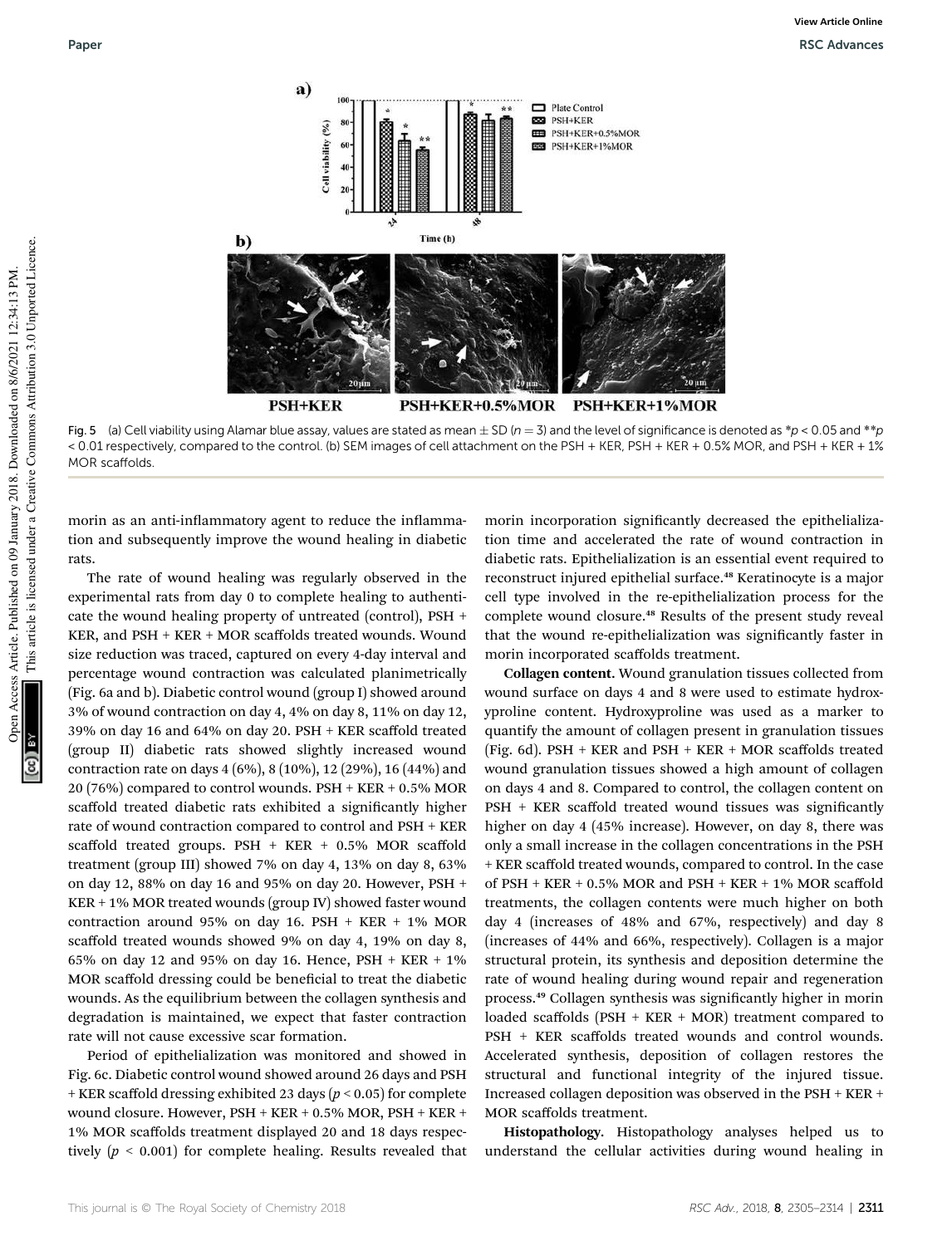

Fig. 6 (a) Digital images of wound contraction, (b) percent wound contraction, (c) period of epithelialization and (d) collagen content. Values are stated as mean  $\pm$  SD (n = 5) and the level of significance is denoted as \*p < 0.05, \*\*p < 0.01 and \*\*\*p < 0.001 respectively, compared to the control.

experimental wounds. Wound granulation tissues collected on days 8 and 12 from control and treated wounds were used for the histopathological study. Granulation tissue sections were stained with hematoxylin and eosin (H&E), and Masson's trichrome stains. Cellular activities during wound healing cascades were microscopically observed using H&E staining. Synthesis, maturation, and deposition of collagen fibers were qualitatively assessed using Masson's trichrome staining. H&E stained tissue sections of days 8 and 12 were given in Fig. 7.

PSH + KER scaffold treated diabetic granulation tissues showed a few inflammatory cells on day 8. A thin epithelial layer and a few blood vessels were observed on day 12. PSH + KER + 0.5% MOR treated diabetic wounds displayed a few inflammatory cells, a thin epithelial layer and a large number of blood vessels on days 8 and 12. PSH + KER + 1% MOR showed a thin epithelial layer with a large number of infiltrated polymorphonuclear cells on day 8. Also, PSH + KER + 1% MOR treated tissues were observed with a large number of blood capillaries on day 12.

Masson's trichrome stained tissue sections showed the collagen synthesis and deposition in control and experimental

groups on days 8 and day 12 (Fig. 8). Control tissue showed very less amount of collagen synthesis and deposition on days 8 and 12. Compared to control, PSH + KER scaffold treatment showed slightly increased collagen synthesis and deposition on days 8, and 12. However, morin (0.5% and 1%) loaded PSH + KER scaffolds treated tissues exhibited much higher collagen synthesis and deposition on days 8 and 12. Increased collagen content was also observed in collagen estimation on day 8 tissues (Fig. 6d). Overall, microscopical analyses showing that morin incorporated PSH + KER scaffolds improved the collagen synthesis, deposition, and blood vessel formation to accelerate the diabetic wound healing.

Wound repair process was monitored by the cellular activities involved in the wound healing cascades. This was assessed by the histopathological signs. H&E stained control and experimental wound granulation tissues were examined to understand the cellular activities, re-epithelialization, and collagen deposition. Control tissues show excess infiltration of polymorphonuclear neutrophils till day 12 responsible indicating the prolonged inflammatory phase in diabetic wounds. However, PSH + KER + MOR scaffolds treatment reduced the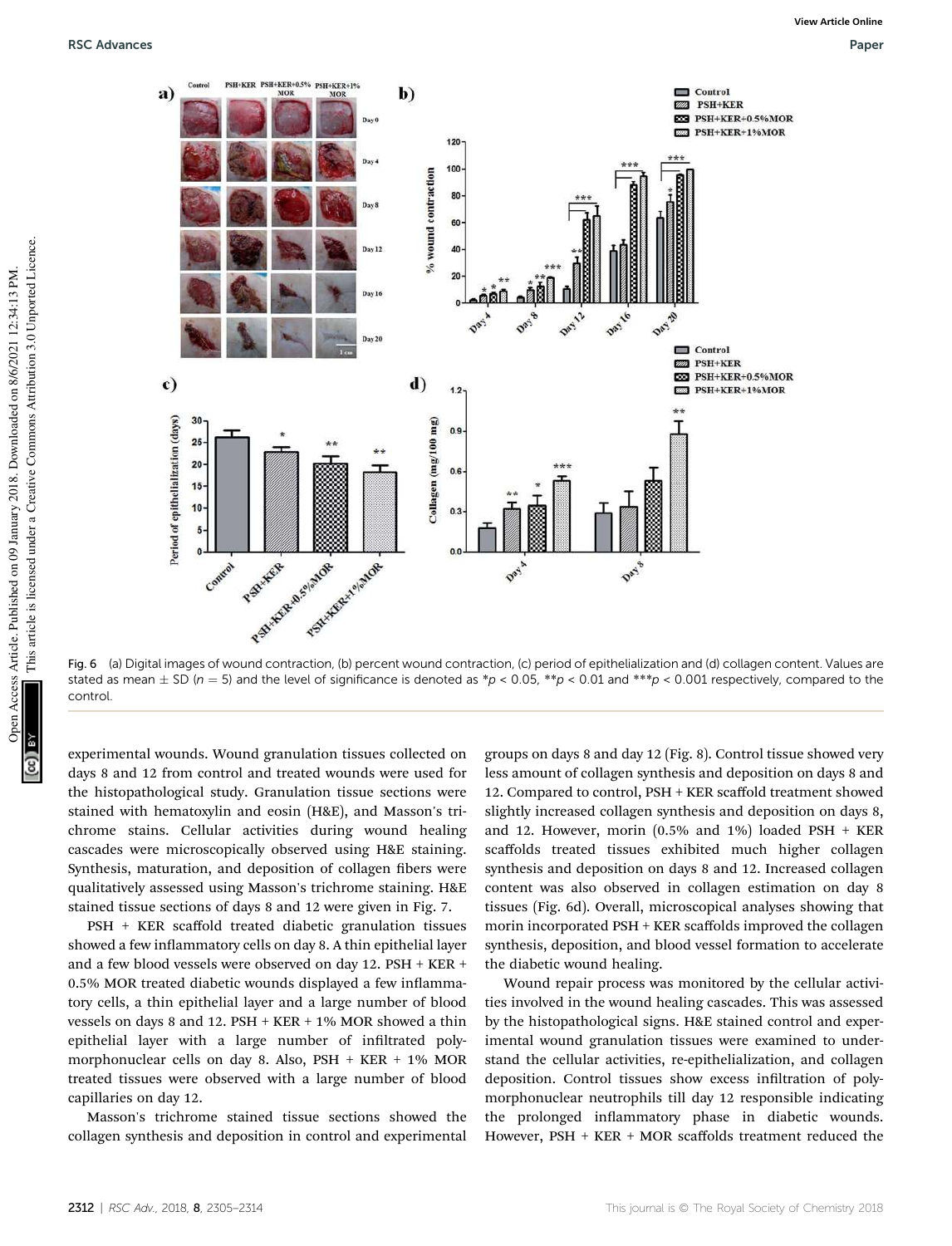

Fig. 7 Histopathology studies of diabetic wounds. Hematoxylin and eosin (H&E) stained wound granulation tissues on days 8 and 12. Blue arrows denote the blood capillaries. E denotes the epidermis development, BV denotes the blood vessels, and D denotes the dermis layer. Scale bar 100  $\mu$ m; magnification 20 $\times$ .



Fig. 8 Collagen synthesis and deposition were assessed in wound granulation tissues on days 8 and 12 by Masson's trichrome staining. Yellow arrows represent the deposition of collagen fibers. Scale bar 100  $\mu$ m; magnification 20 $\times$ .

neutrophils infiltration on day 8 and promoted the wound healing. This is probably due to the presence of morin in the scaffolds. Morin provides ameliorative activity against reactive oxygen species (ROS) and intrinsic free radical scavenging activity. Also, morin suppresses the inflammatory cytokines leukotriene B4, nitric oxide, and interleukin-1 $\beta$  to reduce the severe inflammation.<sup>50</sup> Overall, PSH + KER + MOR scaffolds treatment accelerated wound contraction, re-epithelialization, collagen synthesis and deposition signicantly in diabetic rats, resulting in faster healing of diabetic wounds.

## Conclusions

We have fabricated a wound dressing material from a blend of psyllium seed husk polysaccharide and human hair-derived keratin and loaded it with morin. The hydrogel scaffolds were produced using freeze-drying, with STMP chemical crosslinking. Morin, a flavonol, shows exceptional antioxidant capabilities. PSH + KER, PSH + KER + MOR  $(0.5 \text{ and } 1.0\%)$ scaffolds showed good swelling, and porosity properties. In addition,  $PSH + KER + MOR (0.5 and 1.0%) scaffolds exhibited$ significant antioxidant and antibacterial properties compared to PSH + KER scaffolds. The cell viability and cell attachment studies showed that  $PSH + KER$ ,  $PSH + KER + MOR$  (0.5 and 1.0%) scaffolds are biocompatible. *In vivo* diabetic wound healing study explored that PSH + KER + MOR 1.0% scaffold

dressing could be beneficial for the faster re-epithelialization, collagen synthesis, and wound contraction in diabetic rats.

## Conflicts of interest

The authors have no conflicts of interest.

## Acknowledgements

Dr T. Ponrasu thanks Indian Institute of Technology Madras for the Institute Postdoctoral fellowship. The authors also wish to acknowledge the Sophisticated Analytical Instrument Facility, IITM for characterization of the hydrogel scaffolds. Acknowledgments are due to Prof. Vani Janakiraman and Dr Purva Bhatter for offering their cell culture expertise and facility. Our thanks to the former Director of CSIR-CLRI, Dr S. R. Wate, for approval to perform *in vivo* animal experiments at CLRI.

## References

- 1 D. Archana, P. K. Dutta and J. Dutta, in *Chitin and Chitosan for Regenerative Medicine*, ed. K. P. Dutta, Springer India, New Delhi, 2016, pp. 193–227.
- 2 K. Järbrink, G. Ni, H. Sönnergren, A. Schmidtchen, C. Pang, R. Bajpai and J. Car, *Syst. Rev.*, 2017, 6, 15.
- 3 G. D. Winter, *Nature*, 1962, 193, 293–294.